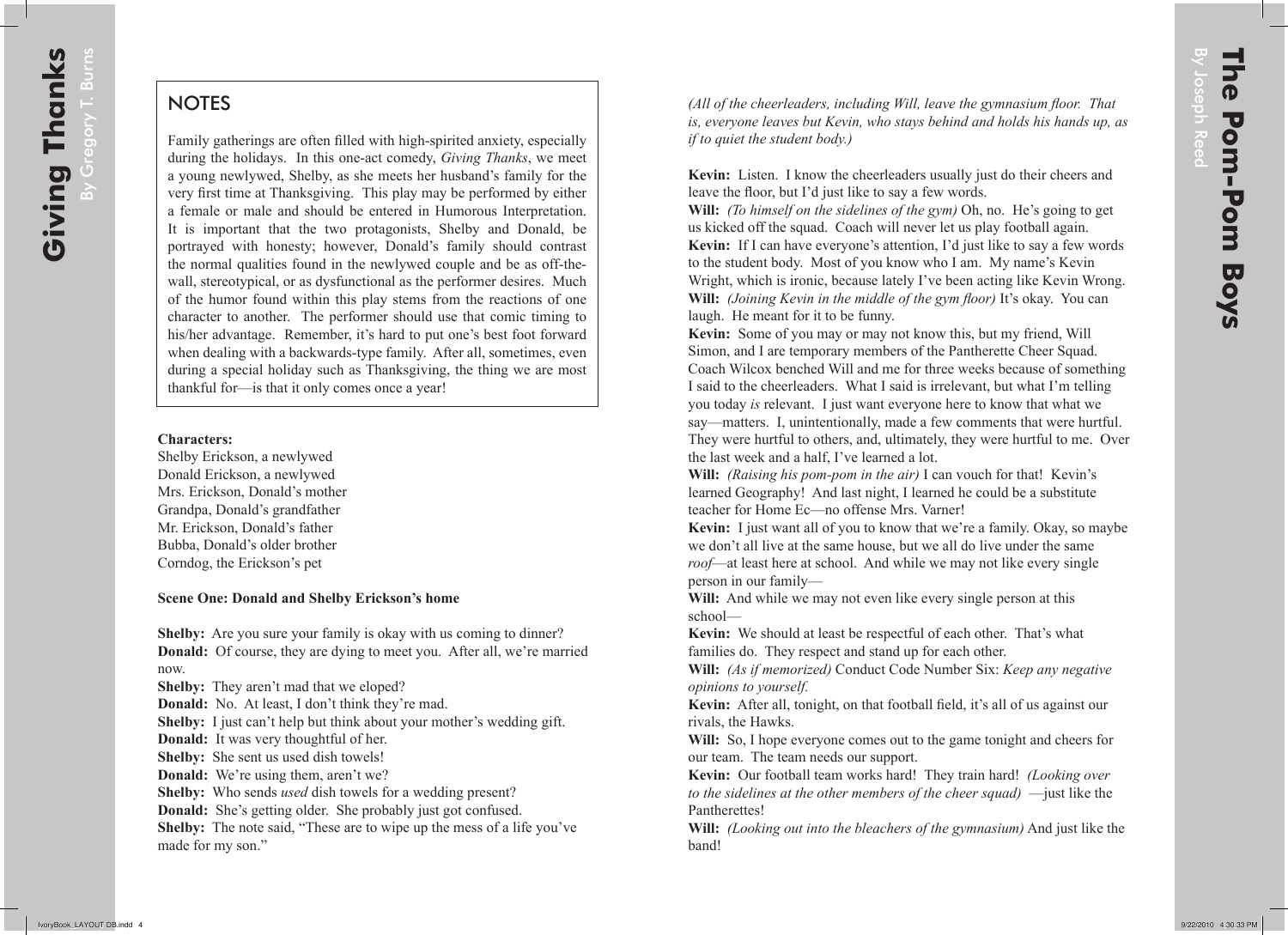**Donald:** *(Pause)* She has a weird sense of humor.

**Shelby:** That's not funny.

**Donald:** It's hysterical. Listen, don't worry about it. We've got a nine hour drive ahead of us. We can talk about it in the car.

**Shelby:** Donald, would you do me a favor?

**Donald:** Of course, Sweetie, what is it?

**Shelby:** Would you lead me out to the garage and help me get into the car?

**Donald:** *(Teasing)* Why? Have you forgotten where it is?

**Shelby:** *(Afraid to tell him the truth)* No, I'm just feeling a little dizzy, that's all.

**Donald:** Sure. Here, take my hand. Remember, no matter what happens today—I love you, Shelby. It's you and me against them.

**Shelby:** *(Giggling)* You make it sound like a battleground.

**Donald:** *(Smiling, trying not to alarm her)* No, it's just another

Thanksgiving holiday with an atypical family of corn farmers.

## **Scene Two: Inside Donald's car**

**Donald:** *(Driving)* Are you still thinking about that wedding gift? **Shelby:** I can't get it out of my head. Donald, the dish towels had stains. **Donald:** They were probably just my mom's tears. She's a nut. She might even be bipolar. It's just like the time she gave one of my old girlfriends a gift card to Macy's.

**Shelby:** Now, see. I would have appreciated a gift like that.

**Donald:** There was nothing on the card. She just took one of the gift cards near the register, stuck it in her purse and gave it to Jennifer for her birthday.

**Shelby:** That's awful.

**Donald:** No, what's awful is she wrote \$300 on the inside sleeve of the gift card. Jennifer picked out all of these items from the store. She was so excited. She spent nearly half a day trying to get the most out of that gift card.

**Shelby:** What happened?

**Donald:** She got to the register. The salesgirl rang up her purchases. Jennifer handed her the gift card, and she found out it had never been activated. Jennifer called my mother and wanted to know if she still had the receipt for the gift card. Mom told her there was nothing on the card. **Shelby:** Just like that?

**Donald:** Mom told her that the \$300 was what she *would* have put on the card, if she had had the money.

**Shelby:** Well, I guess the *thought* was sweet.

**Donald:** Sweet? Are you kidding me? No way. Mom just wanted to see how Jennifer would react. My mother's mean. Most of my family